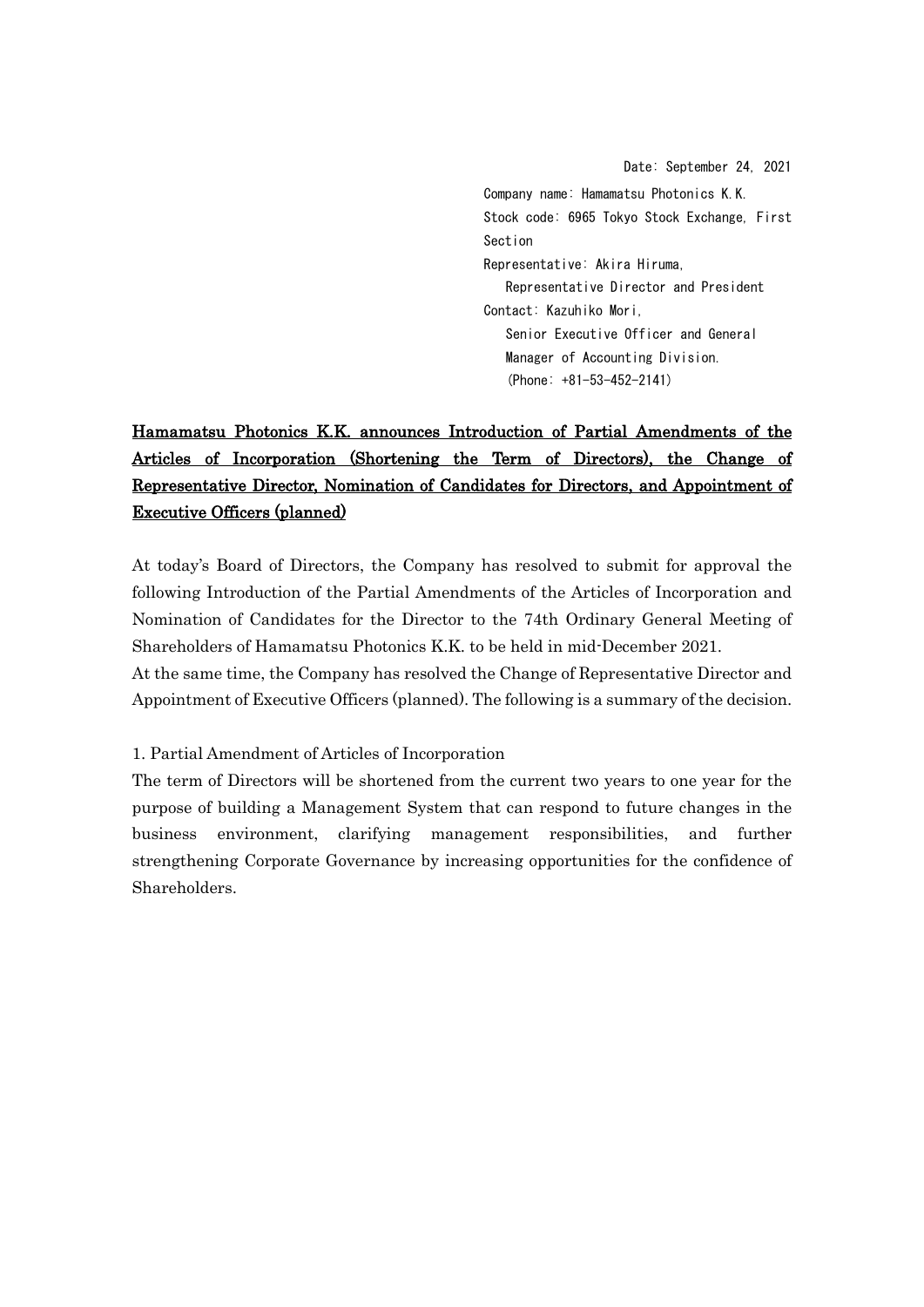| Current Articles of Incorporation                | Proposed Change                              |
|--------------------------------------------------|----------------------------------------------|
| (Terms of Office)                                | (Terms of Office)                            |
| Article 20                                       | Article 20                                   |
| 1 The terms of office of Directors of the        | 1 The terms of office of Directors of the    |
| Company shall continue until the                 | Company shall continue until the             |
| conclusion of the Ordinary General               | conclusion of the Ordinary General           |
| Meeting of Shareholders for the last             | Meeting of Shareholders for the last         |
| fiscal year which ends within $\text{two} (2)$   | fiscal year which ends within <u>one</u> (1) |
| years from the time of their election.           | year from the time of their election.        |
|                                                  |                                              |
| <u>2 The term of office of a Director who is</u> | (delete)                                     |
| elected as a substitute or as an                 |                                              |
| additional member of the Board shall             |                                              |
| continue until expiration of the terms of        |                                              |
| office of other incumbent Directors.             |                                              |

※The changed part is underlined.

#### 2. Change of Representative Director

(1) Details of the transfer

New Representative Director Tadashi Maruno (currently Director)

(2) Scheduled appointment date

The 74th Ordinary General Meeting of Shareholders to be held in mid-December 2021 and the Board of Directors meeting to be held thereafter. (planned)

(3) Reason for transfer

To strengthen the management system

(4) Brief history of Candidate for new Representative Director

Date of birth : Oct.6, 1960

| Apr, 1983                                                                                                                                  | Joined Hamamatsu Photonics K.K.                                 |
|--------------------------------------------------------------------------------------------------------------------------------------------|-----------------------------------------------------------------|
| Oct, 2014                                                                                                                                  | General Manager, Systems Design Department of Systems Division, |
|                                                                                                                                            | Hamamatsu Photonics K.K.                                        |
| Dec, 2017                                                                                                                                  | Director, Hamamatsu Photonics K.K.                              |
|                                                                                                                                            | Division Director, Systems Division, Hamamatsu Photonics K.K.   |
|                                                                                                                                            | (present)                                                       |
| Dec, 2019                                                                                                                                  | Managing Director, Hamamatsu Photonics K.K.                     |
| Dec, 2020                                                                                                                                  | Director, Hamamatsu Photonics K.K. (present)                    |
|                                                                                                                                            | Managing Executive Officer, Hamamatsu Photonics K.K. (present)  |
| Month on $f_{\text{obs}}$ and $f_{\text{obs}}$ and $f_{\text{obs}}$ and $f_{\text{obs}}$ (A $f_{\text{obs}}$ (M $_{\text{obs}}$ 91, 90.91) |                                                                 |

Number of shares held : 8,463 shares (As of Mar.31,2021)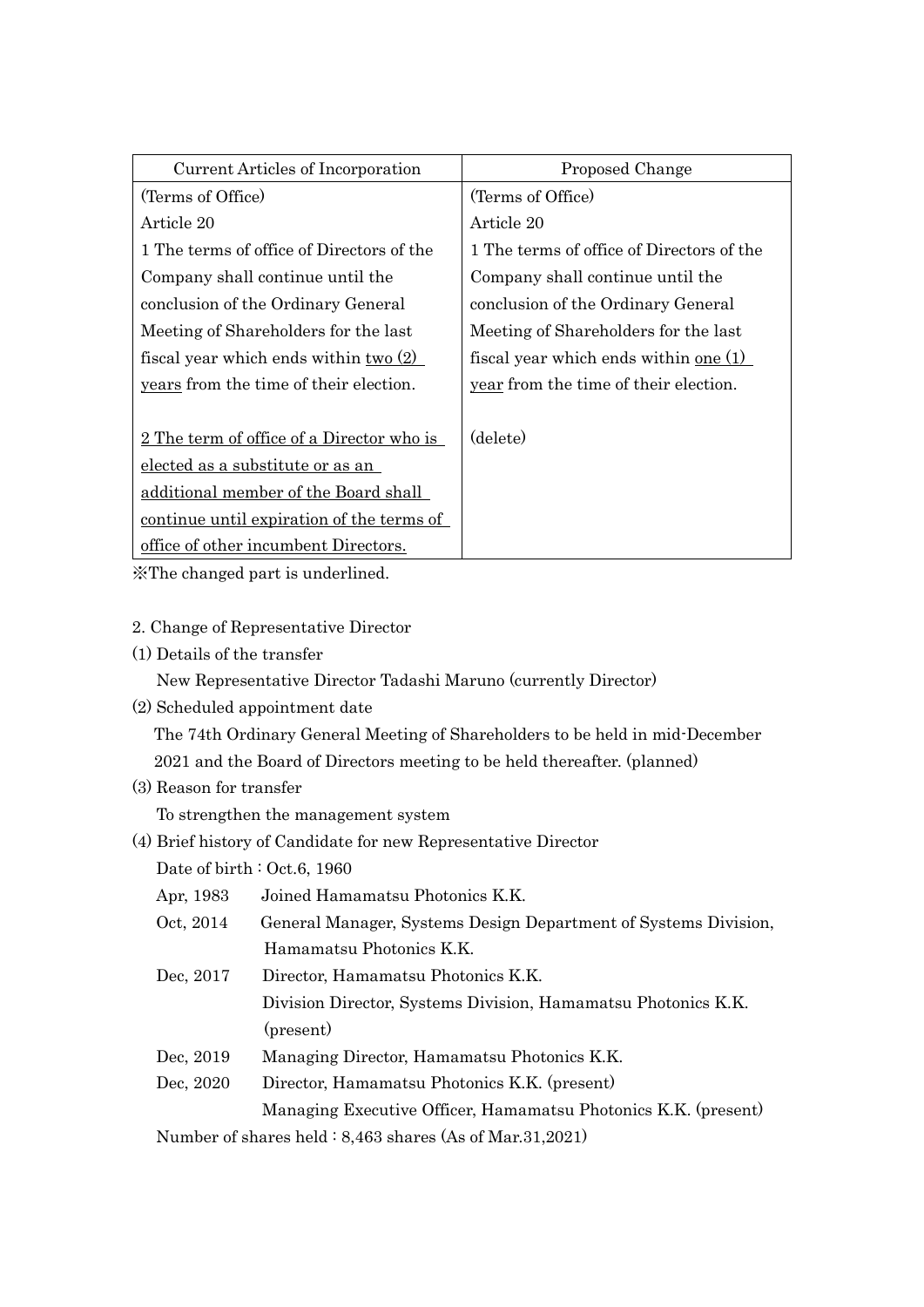3. Candidate for new Director

Outside Director : Takuo Hirose

Brief history of Candidate of new Director

Date of Birth : Jun.28,1971

| Apr, 1997 | Register as an Attorney at law                              |  |
|-----------|-------------------------------------------------------------|--|
|           | Joined Tomotsune Kimura & Mitomi (currently Anderson Mori & |  |
|           | Tomotsune)                                                  |  |
| May, 2004 | Register as a New York State Attorney-at-law                |  |
| Jan, 2005 | Partner, Anderson Mori & Tomotsune (present)                |  |

### 4. Retiring director

Koei Yamamoto (currently Representative Director) Tsutomu Hara (currently Director)

#### 5. Candidates of the Director and Executive Officer

(1) Director

| Position                | Name           | New Position                          |
|-------------------------|----------------|---------------------------------------|
| Director                | Akira Hiruma   | Representative Director and President |
| (Reappointment)         |                |                                       |
| Director                | Kenji Suzuki   | Representative Director and Vice      |
| (Reappointment)         |                | President                             |
| Director                | Tadashi Maruno | Representative Director (promoted)    |
| (Reappointment)         |                |                                       |
| Director                | Kenji Yoshida  | Director                              |
| (Reappointment)         |                |                                       |
| Director                | Takayuki       | Director                              |
| (Reappointment)         | Suzuki         |                                       |
| Director                | Hisaki Kato    | Director                              |
| (Reappointment)         |                |                                       |
| <b>Outside Director</b> | Kashiko Kodate | <b>Outside Director</b>               |
| (Reappointment)         |                |                                       |
| <b>Outside Director</b> | Ken Koibuchi   | <b>Outside Director</b>               |
| (Reappointment)         |                |                                       |
| <b>Outside Director</b> | Kazue Kurihara | <b>Outside Director</b>               |
| (Reappointment)         |                |                                       |
| <b>Outside Director</b> | Takuo Hirose   | <b>Outside Director</b>               |
| (New)                   |                |                                       |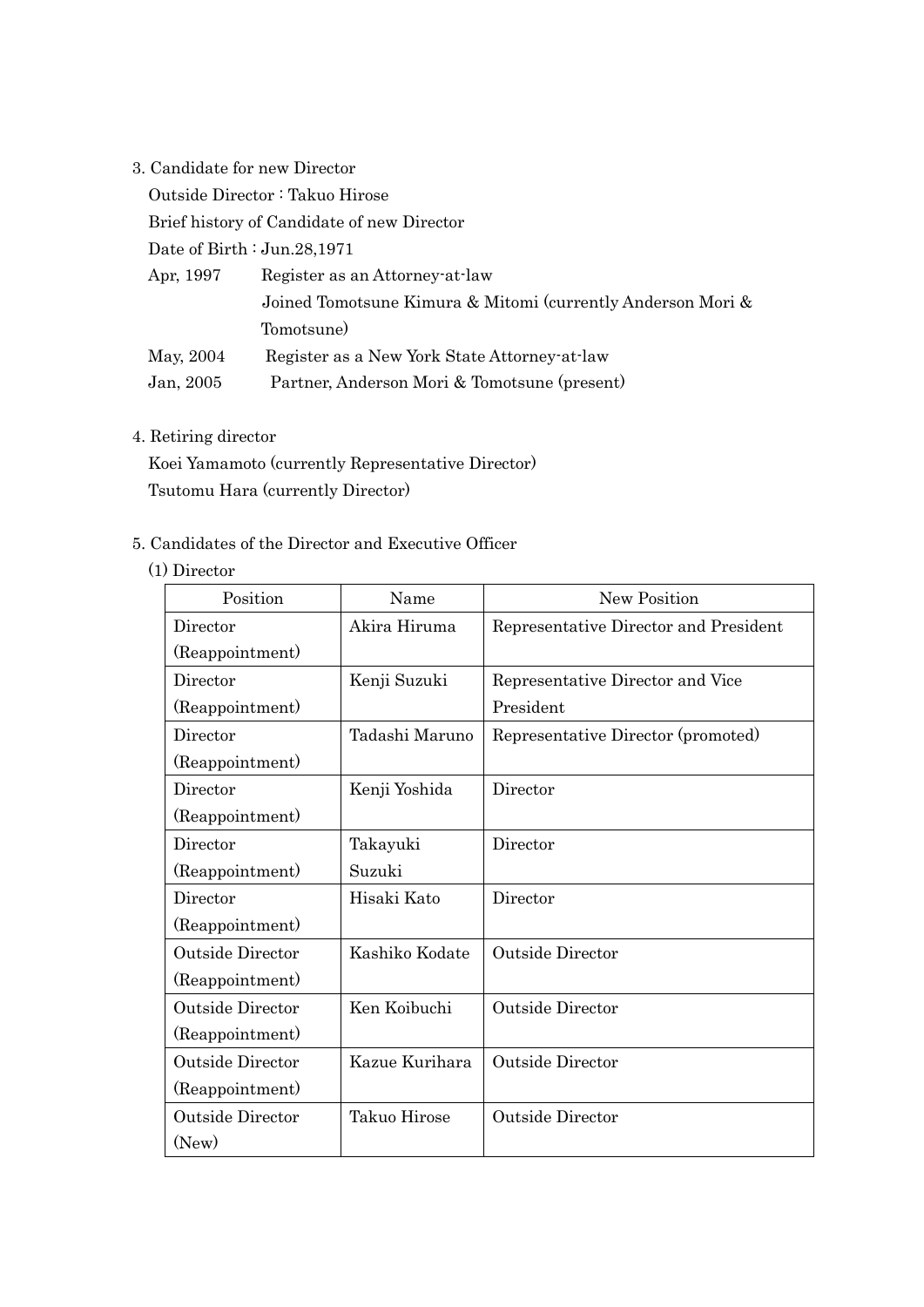## (2) Executive Officer

| Name             | Position                       | Role (planned)                    |
|------------------|--------------------------------|-----------------------------------|
| Akira Hiruma     | <b>Chief Executive Officer</b> |                                   |
| Kenji Suzuki     | Chief Operating Officer        |                                   |
| Tadashi Maruno   | Senior Managing                | Division Director, Systems        |
|                  | <b>Executive Officer</b>       | Division                          |
|                  | (promoted)                     |                                   |
| Kenji Yoshida    | Managing Executive             | Division Director, Administration |
|                  | Officer                        | Headquarters                      |
| Takayuki Suzuki  | <b>Managing Executive</b>      | Division Director, Solid State    |
|                  | Officer                        | Division                          |
| Hisaki Kato      | Managing Executive             | Division Director, Electron Tube  |
|                  | Officer                        | Division                          |
| Naofumi Toriyama | <b>Managing Executive</b>      | Division Director, Business       |
|                  | Officer (promoted)             | Headquarters                      |
| Kazuhiko Mori    | Senior Executive Officer       | General Manager, Accounting       |
|                  |                                | Division                          |
| Minoru Saito     | Senior Executive Officer       | General Manager, Compound         |
|                  |                                | semiconductor Fabrication Center  |
|                  |                                | and Division Director, Laser      |
|                  |                                | Promotion Division                |
| Ken Nozaki       | <b>Executive Officer</b>       | In charge of Public Relations,    |
|                  |                                | Liaison Office/                   |
|                  |                                | General Manager, Collaboration    |
|                  |                                | Supporting Department and         |
|                  |                                | General Manager, Business         |
|                  |                                | Mentor-Bank, GSCC*                |
| Hiroyuki Okada   | <b>Executive Officer</b>       | In charge of GSCC* and Medical /  |
|                  |                                | Division Director, GSCC* and      |
|                  |                                | General Manager, Business         |
|                  |                                | Accelerator, GSCC* and General    |
|                  |                                | Manager, Internal Venture,        |
|                  |                                | GSCC* and General Manager,        |
|                  |                                | New Concept Design, GSCC*         |